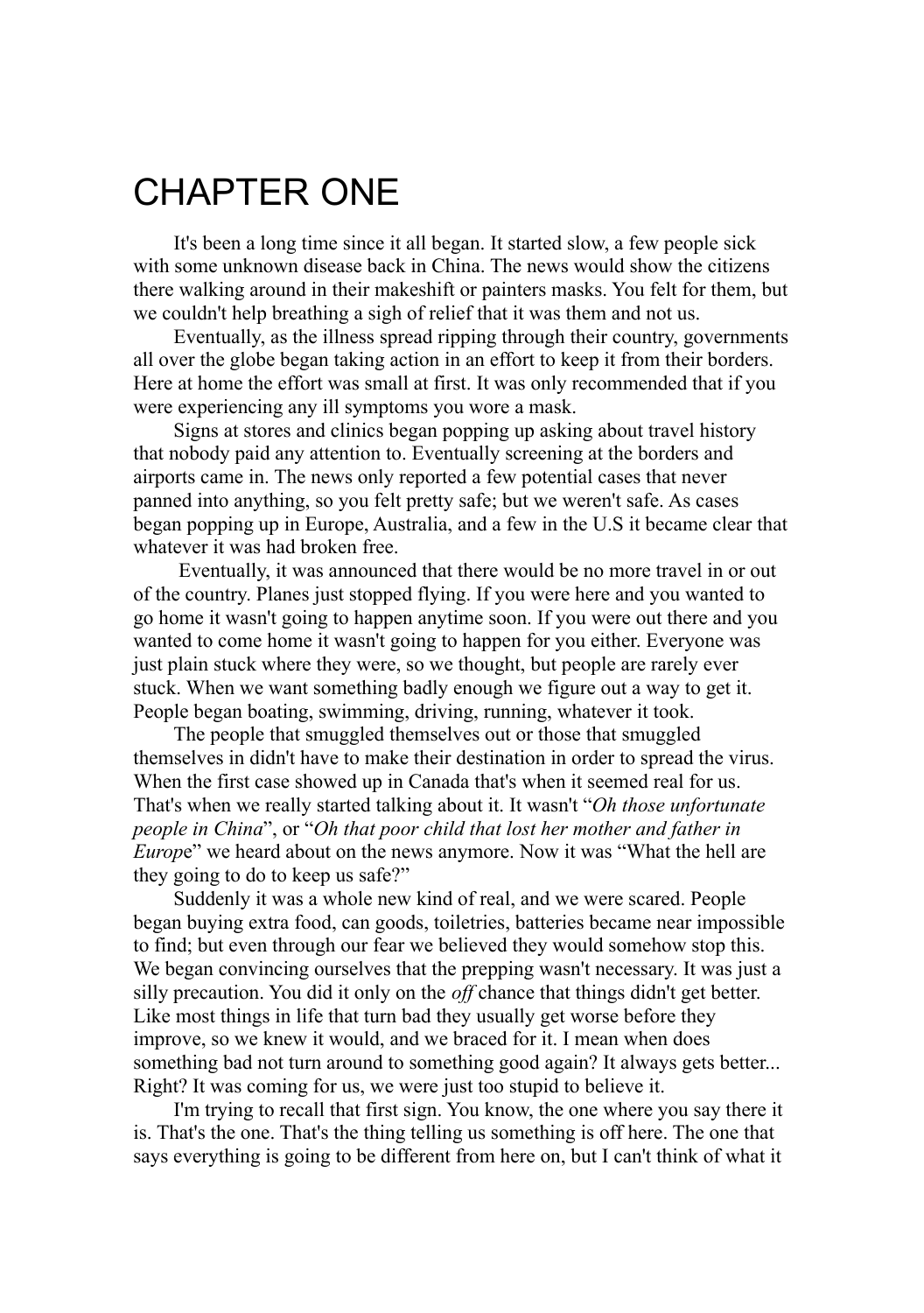was; what it could have been. The world was always changing, and changing fast. We just missed it I guess. It could have been any number of things. Like maybe the inoculation for the flu, or maybe the H1N1. Maybe the bird flu started it all, or mad cow, or something in the making way back to the black plague. Who knows, it could have just been something in the air, or a simple bug bite that changed everything.

I will tell you one thing for sure though. The T.V. ...The movies...they don't tell it like it really is. The way they glorify the world ending or something so dramatic happening that it changes the world in a way we no longer recognize it. Oh no. It is far different in real life.

When the illness started popping up the top dogs in healthcare joined forces in an effort to learn what we were facing, and how to eradicate it. The illness was like... like Ebola meets rabies only on crack. You start off with a fever, nausea. Eventually you start hemorrhaging out your eyes, your nose. You can see the blood oozing through the surface of your skin.

For some they are fortunate to not live past this stage, but for most the fever breaks, the hemorrhaging ends and the patient is alert and well again. Initially we thought that was it, they made it through as we watched this on the news in other parts of the world. We thought "*huh...that's not so bad; low death rate...Not such a big deal*'" but nope. We eventually learned that that was just the second phase of the virus.

Turned out there was a third and final phase. The phase they tried to hide from us at first - what we now call the '*dead phase'*. The patient begins to hallucinate. They become agitated, confused and hyperactive. Now take all that and add sleep deprived. Yep, to make things that much prettier, they can't sleep. A normal person gets cranky when they don't sleep. These people, well...you have never seen pissed off before them.

The health officials in the very beginning referred to it simply as the Rabid Virus. We knew it wasn't that simple, but no big deal we thought. The infected will get shots. If it was too late for them it would be unfortunate but the rest of us will get inoculated, and this will all be over, but that didn't happen.

Eventually they changed its name saying that it wasn't rabies related, calling it something no one could pronounce. The name didn't matter though. What mattered was how to avoid catching it. Turned out it had to do with the saliva. Who cared if they sneezed? Inhale it all you want. It needed to get through the skin and into the bloodstream, and sadly they bite, and they won't stop. If you got bit you got this kind of rabies infection if you weren't fortunate enough to die. If bitten, with your heart pumping rapidly from your panic the virus is circulated through your body landing in every organ. It multiplies so rapidly that it only takes hours to start showing outward symptoms.

In the very beginning the news about the growth of the disease was buried in with the weather and sports. Eventually it became a bigger portion of the news beating out who made what play off or the hurricane building along some coast. It flowed night after night. It crept into the afternoon news, and it was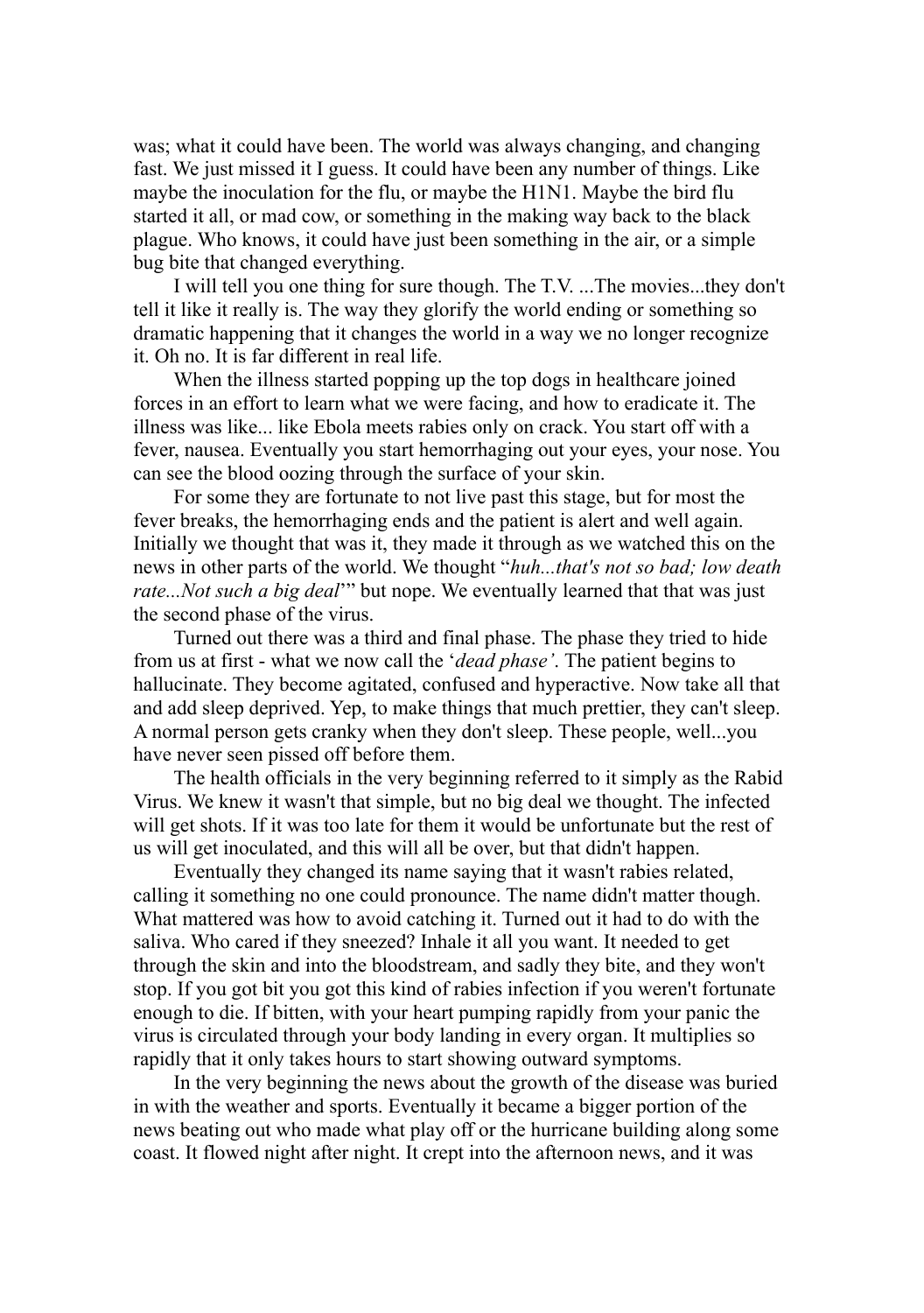even the cause for some emergency broadcasts. Of course they hid from us what they didn't want us to know. You know the part that said we were doomed. Instead they gave us news that offered fictitious hope, promising they were closer to a vaccine. They told us that for some the body fought back developing a hyper coagulation condition. They said it was a physiological adaptive mechanism that took place. They said those individuals were receiving coagulation therapy and were doing fine. They even tried to tell us that the number of infected had been on the decline. All of that might have flown if we didn't see their eyes on the big screen. Eyes can't lie.

As people figured out they were only telling us what we wanted to hear, the looting began. I expected, as many of us did, to find military making their way into our streets declaring martial law, but it never came.

My Dad and Brad took it very seriously from the start. They began loading our garages with gasoline and food. I am sure Dad was the one personally responsible for the battery shortage. We had more flashlights and wind up radios than anyone would ever need, or be able to carry if it came down to lights out, but I knew when they started buying guns and ammo off the street that it was getting beyond serious. Still, I have to admit a part of me thought they were going a little overboard. At least I'd hoped they were.

They started prepping the house putting boards by the windows ready to be hammered up to keep people out. They had us fill pillowcases with sand, stacking them at the base of the stairs in our home so if the front door flew open we had something to hide behind, on what I figured would be an off chance that they would be armed and shooting.

Dad started filling every bottle he could get his hands on with water, loading them into the van, on the trailer parked in our garage, and in our pre-packed bags of personal necessities. Those necessities were mainly packages of dried food. We had two shirts, three pairs of underwear, three pairs of socks, a bottle of tablets to purify any water, and one thin jacket he bought at a Mountain Co-op that promised to be light, waterproof and warm. He bought us each one when he loaded up on that dried airtight food that hikers and mountain climbers take with them. I remember rolling my eyes at the thought of eating one, not to mention how ridiculous I thought he was being. I even went so far as to tell him that I thought he was being melodramatic, but the day came when I ate my words as I sat starving, grateful to have one of those packages to eat.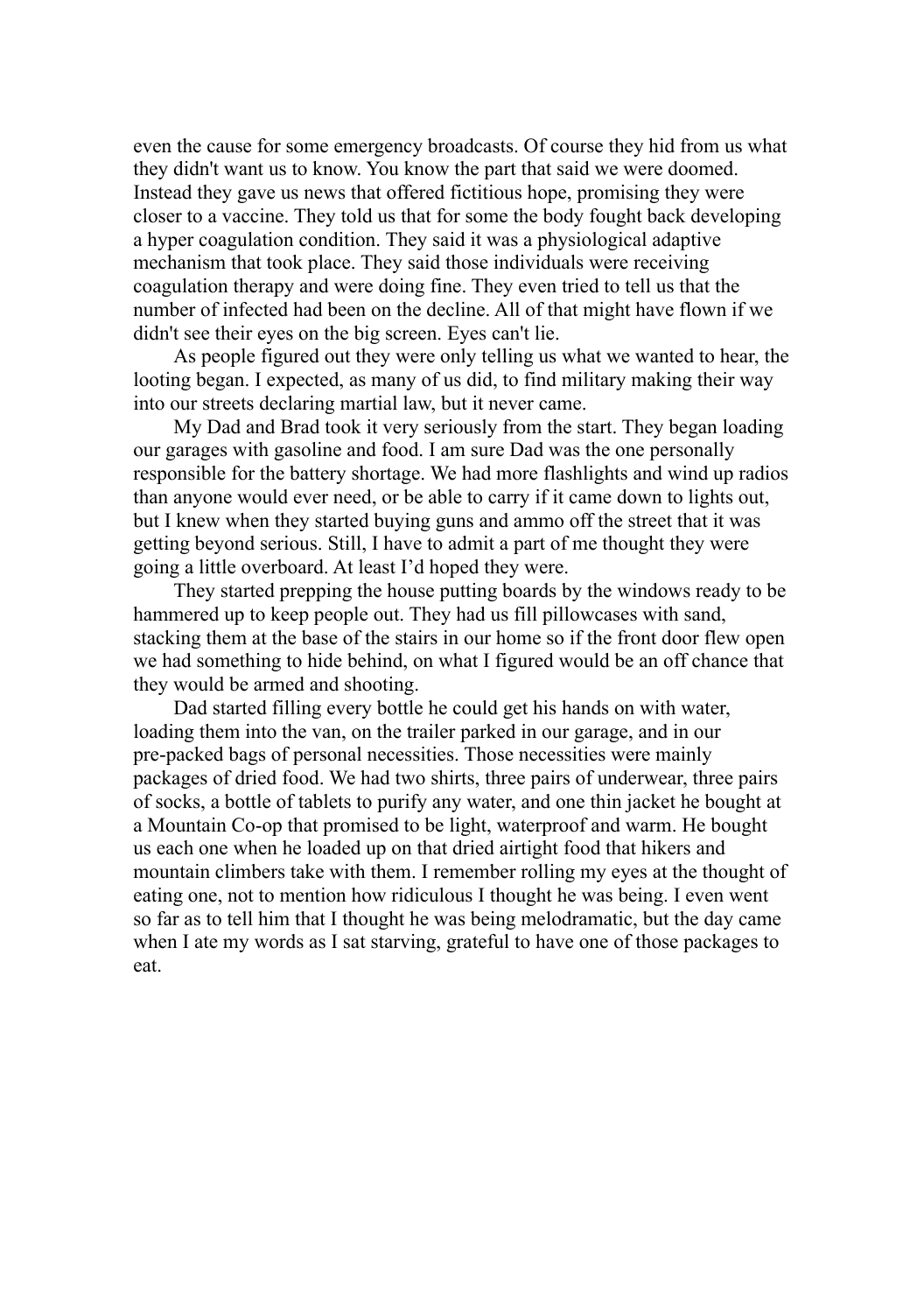## CHAPTER TWO

One of the last moments before the news began to flow I was outside in my backyard. It was morning, I was eighteen, and my biggest dilemma in life was what university I was going to attend in the fall.

I woke to birds chirping outside my window. In the winter the birds were quiet, but in the spring their singing was new again, easily stirring me from my slumber. It was a sound I loved most days and cursed on others. Today, the sun shining I could feel spring making them a welcomed sound.

Rising, I slid on a pair of gray track pants, black tank top and a long sleeve purple plaid shirt I didn't bother to button up. Sliding my feet into a pair of fluffy boot slippers I pulled my long dark hair into a messy ponytail as I exited my room.

The house was bright as mom had opened every curtain we had in the house. She loved the natural light pouring in. I often gave her a hard time about it being too bright, but truth was I enjoyed it; It made me feel alive... energized.

Except for the birds, the house was quiet.

I made my way to the kitchen pouring a mug of coffee mom or Dad had brewed. Wrapping my fingers through the handle, and as far around the warm mug as they would go I picked it up heading for our living room toward the patio door.

Leaving the kitchen I started to walk the off white carpet of the large family room feeling guilty for leaving footprints in its freshly vacuumed tracks.

*"Mom has been busy this morning,"* I thought scanning the room, noting the blanket on the cream-colored sectional was folded. The wood coffee table that mom and I had left cluttered, too exhausted to clean at the end of our movie night was now spotless, and every shelf and glass surface was reflecting the sun from the dusting she had done.

Standing at the edge of the off white carpet I peered through the patio door to the garden outside spying my mom on her knees. Her long dark hair hung loosely under her round floppy white hat hiding her face. Her long pale linen dress was tucked under her knees. She was working on some weeds with the trays of geraniums beside her that she bought the previous day from Home Depot, a large store for all your building and renovation needs.

When I was little it only took up a small piece of the yard allowing me plenty of room to play. As I grew, so did her garden. Year after year she added another flower bed. As each spring approached she started prepping me for the new addition. If you are a glass half full kind of person you could say she was prepping me for the space I was losing. She would say it like it was something I should get excited about. I remember the first time. We stood at the patio door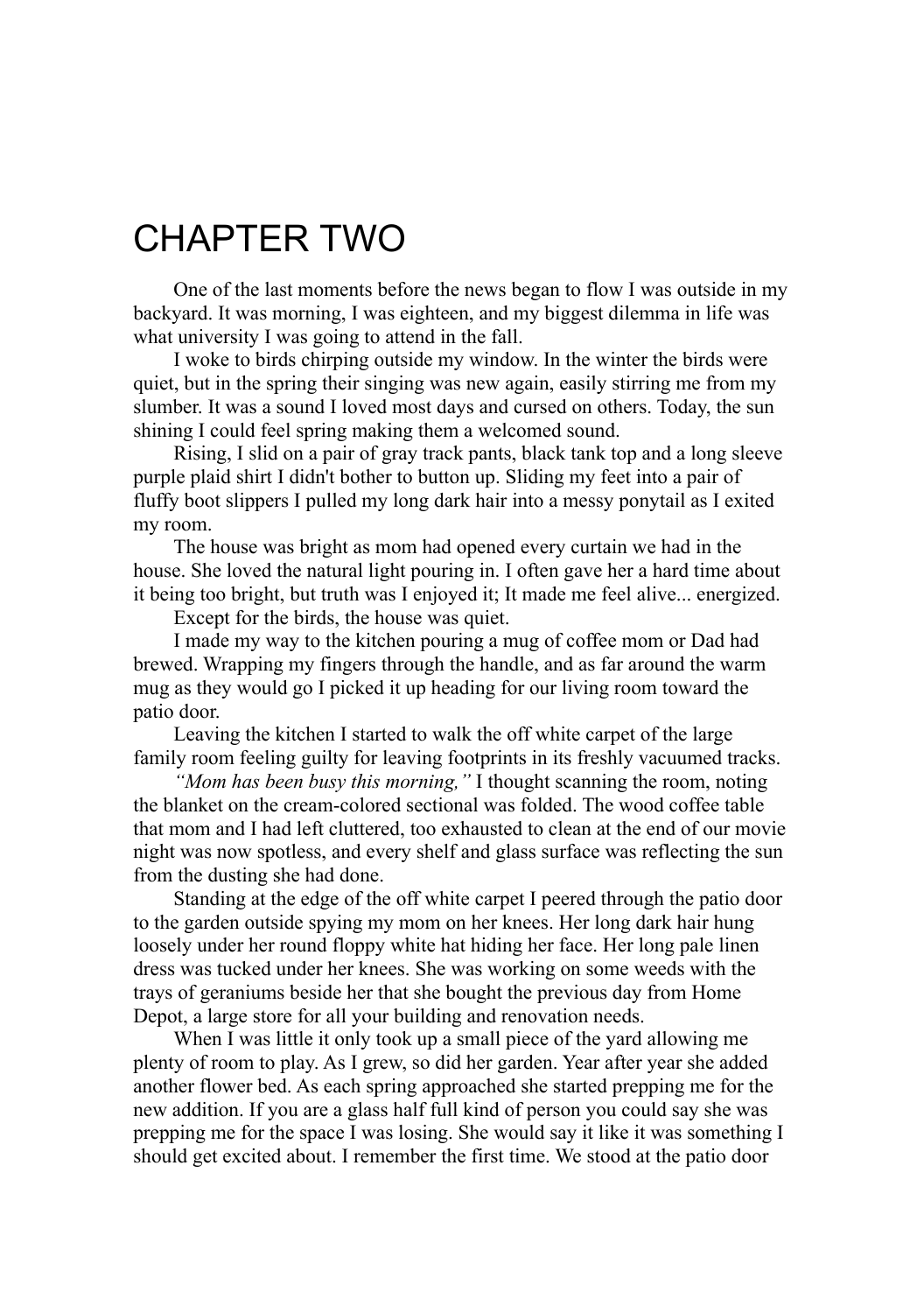looking outside. I was five, the snow was almost gone, the sun was bright, and through the glass you could feel its heat. She looked down at me with a gasp like something amazing had just occurred to her.

"You know..." she excitedly exclaimed. Realizing the startle she gave me she slouched deflated "Sorry beautiful. I didn't mean to scare you." then her smile returned "I just got so excited with this great idea I just had."

Her enthusiasm was contagious. I had no idea what I was excited about, but I was. "What mommy? What is the great idea?" I asked practically bouncing.

"Well...since you don't require *quite* as much space this year, I was thinking it would be so nice to add a flower bed along the patio." she said with the biggest smile.

She was truly fired up at the thought.

"It would give the patio some added color and comfort when we curl up in the chairs to read, or when we entertain. Not to mention the smell," she said, closing her eyes, taking a deep breath in through her nose.

It looked to me like she could really smell them. I couldn't help but follow suit taking a deep breath through my nose. When I couldn't smell them my excitement started to dwindle. I looked out at the yard, visions of me and my friends playing ball and mom sweetly yelling twice as often as she already did out the patio door at us.

"Watch you don't let the ball go in the gardens rodent! You'll wreck our pretty flowers."

Yes you heard right...she called me rodent. She had sweet nicknames for me too, but rodent was the main one. I didn't love it, but I didn't hate it either. It added character and I think it helped develop my sense of humor.

Anyway, my vision came true. She did yell that out to us like it was my garden too. I resented them a little more each year. At least until I got big enough that I could freely run the neighborhood. Then I just didn't care where she put them. Now I love to watch her work in her garden. It seems to give her added peace.

With my warm mug wrapped in my hands I smiled to myself as I stared out to her through the patio screen listening to her hum while she worked.

Sliding the door open I was greeted by a gentle spring breeze. The warmth of the sun on my face it invited me outside.

"Hey mom"

"Morning rodent." she said smiling up at me before turning her attention back to the weeds "How did you sleep?"

"Good" I shrugged, placing my mug on the long glass table.

I reached over to adjust the big black umbrella to shade my seat. Falling into the red cushioned patio chair I lifted my feet out into the sun resting them on the cushioned seat across from me. I loved the gardens, and appreciated the time and energy she put into them. I remember sitting in that comfy patio seat watching her, taking in all the beautiful flowers and plants around me as I drank my coffee.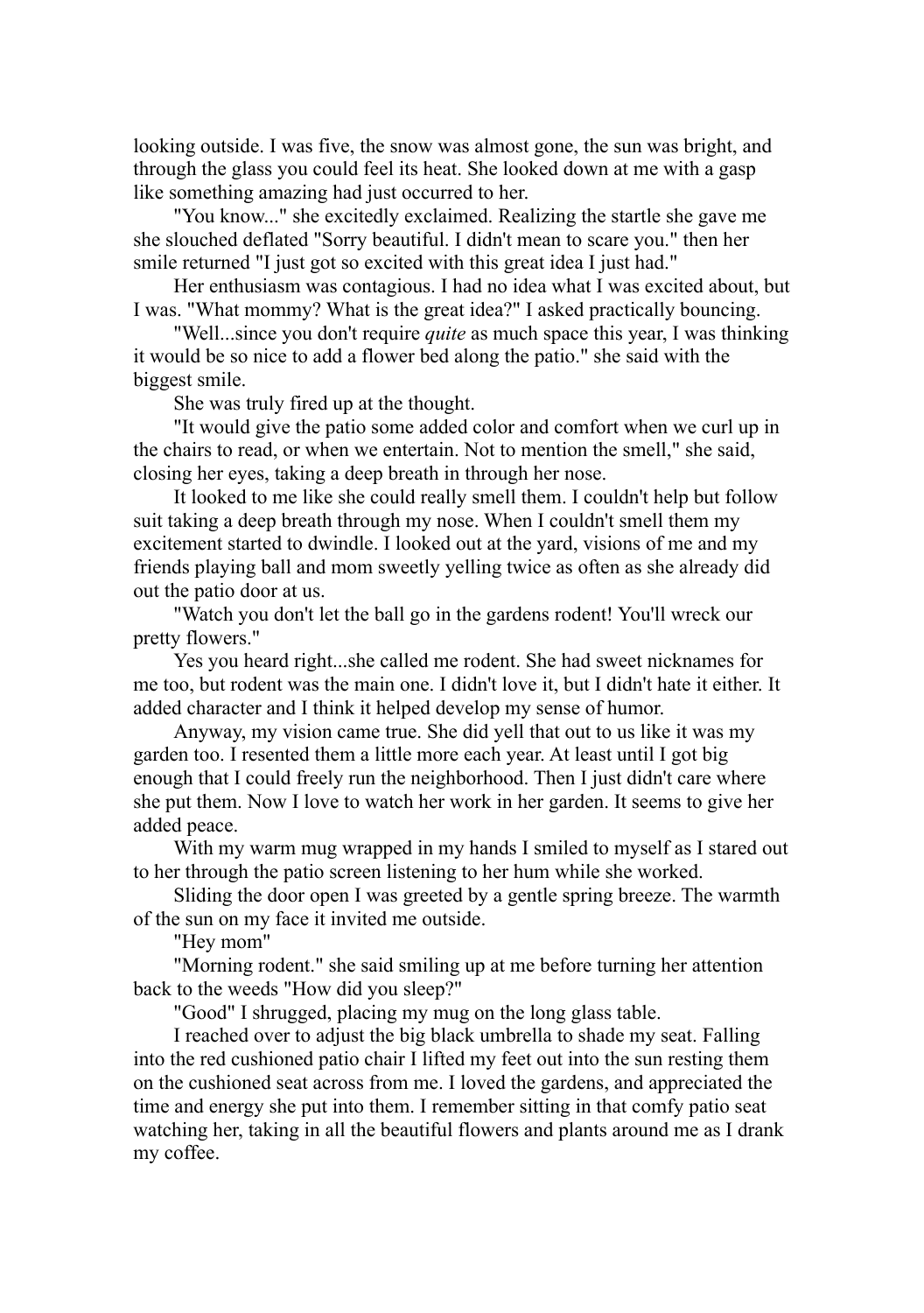Needing a little noise I looked to the battery operated radio that sat in off position in the middle of the table. Flicking it on I played with the dials and the antenna. Landing on a station I liked, I tinkered a little longer until I was content with the reception before I made my way to kneel beside her. Picking up a small garden shovel I silently counted the seconds.

"So have you given it any more thought?" she asked, leaning forward digging a hole for a flower she held in her gloved hand.

*"Wow, 30 whole seconds"* I thought, tilting my head to look at her while trying to hide my smirk.

I knew she tried incredibly hard to act like the idea of my moving out didn't bother her, but we couldn't be in the same room without her finding a way to wiggle the question in, or just directly asking me.

See, I had been accepted to two universities. One was Carleton University right there in town. Meaning I would be home a little longer. The other was Queen's University in Kingston - An easy commute home on weekends, but too far to commute to and from school from home. Meant I was moving out. I knew in the fall I would be attending one of them. Up until that very moment kneeling beside her I hadn't made up my mind.

"Yes mom." I said digging my hole a little deeper as I glanced at her through the strands of hair that fell over my eyes.

Without looking at me she placed the flower in the dirt "Oh?" she said.

She tried to act natural, like it was not a big deal, but I could see her bracing herself for the worst.

I turned my attention back to the hole I was digging in the loose soil grinning "I've decided that Kingston is a great school."

"It is." she said, her voice cracking just slightly.

"But the program at Carleton is good too."

"True." I saw her nod as she buried the flower's roots.

"If I go there" I said still grinning as I shifted my eyes to her "I get to see my friends all the time."

Before I knew it I was flat on my back, mom landing a countless amount of kisses to my face.

"So I was thinking Kingston is much better for me."

"Oh shut up." she laughed, tickling me.

Squirming to get away from her tickling fingers and through my belly giggles I couldn't control the volume of my voice as I choked out "I was just thinking less distraction is better."

*We interrupt this broadcast to bring you breaking news...A new flu strain is causing widespread panic in China…*

Mom's tickling stilled and my giggling fell silent...

Mom pushed herself off of me causing me to grunt at her weight. Shushing me with a wave she moved closer to the radio.

I rolled my eyes at being hushed as I got up and moved to join her at the table; both of us falling into cushioned chairs resting our elbows on the table to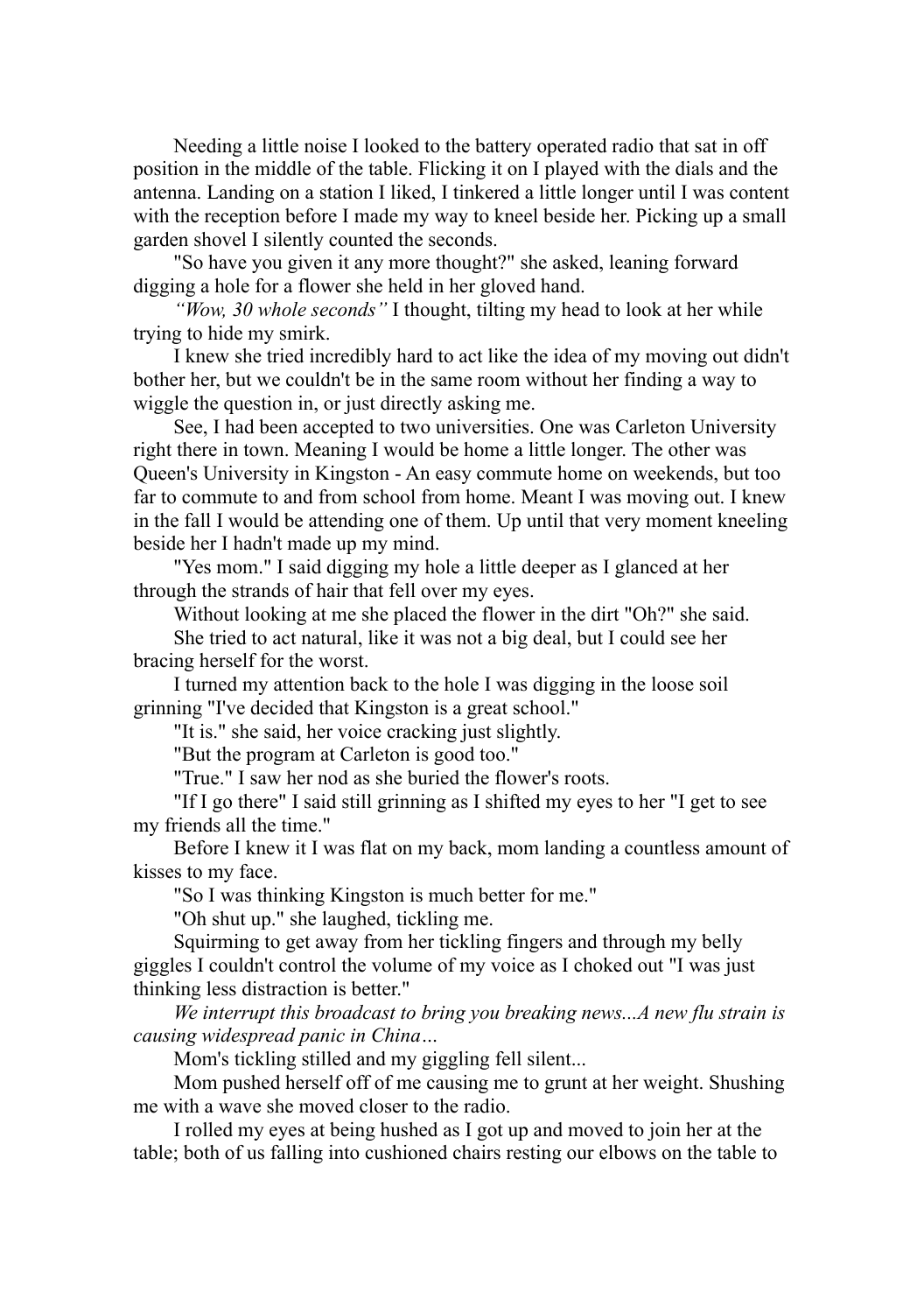listen.

*Public Health in China reported early this morning that four patients have died in hospital with severe flu-like symptoms in the last week, while approximately one hundred more have presented with similar symptoms.*

A blurb from an earlier interview came through and a man with a very thick Asian accent spoke.

*As we know the flu virus can change each year. That's why we get the flu shot. For those that are old or those that are very young it can be very dangerous; even life threatening. This strain is nothing like we have ever seen and the symptoms so severe we have decided to quarantine all ninety seven patients. We have also asked citizens here to keep their distance from each other to help stop the spread.*

I hadn't asked where Dad was, so I have no idea where it was he was returning from.

"Oh...you heard, did you?" he said, stepping out onto the patio.

"Shush!" Mom and I said waving at him to be quiet as the reporter spoke again.

*Health Of icials say there isn't reason at this time to believe it will spread beyond their borders, but are warning all citizens to get their flu vaccine. Though they don't recommend traveling to China at this time they ask all vacationers that plan to go to be cautious...*

Mom reached out, flicking the radio off "Poor souls." she breathed as a monarch butterfly landed on my perched hand.

I slouched back in my seat propping my feet up on the chair my mother had just vacated. As she turned lifting herself up onto her tiptoes to kiss my father good morning I stared at the butterfly. It appeared to be watching me as I watched it. Slowly twisting my hand at eye level I looked at it, seeing its beauty from every possible angle. It appeared so fragile I couldn't help but wonder how it survived the elements.

*"You are beautiful and fearless"* I silently told it as it fluttered its delicate wings without taking flight. "*I could crush you"* but it clearly didn't believe I would.

Moments later it took flight around the yard. I watched as it fluttered where it wanted to. It flew into the shrubs, around the gardens and up over the fence only to come right back. I found myself envious of its freedom. Free to fly where it wanted; free from daily grind, the repetition, the dreaded routine. I couldn't help but wish for that kind of liberty.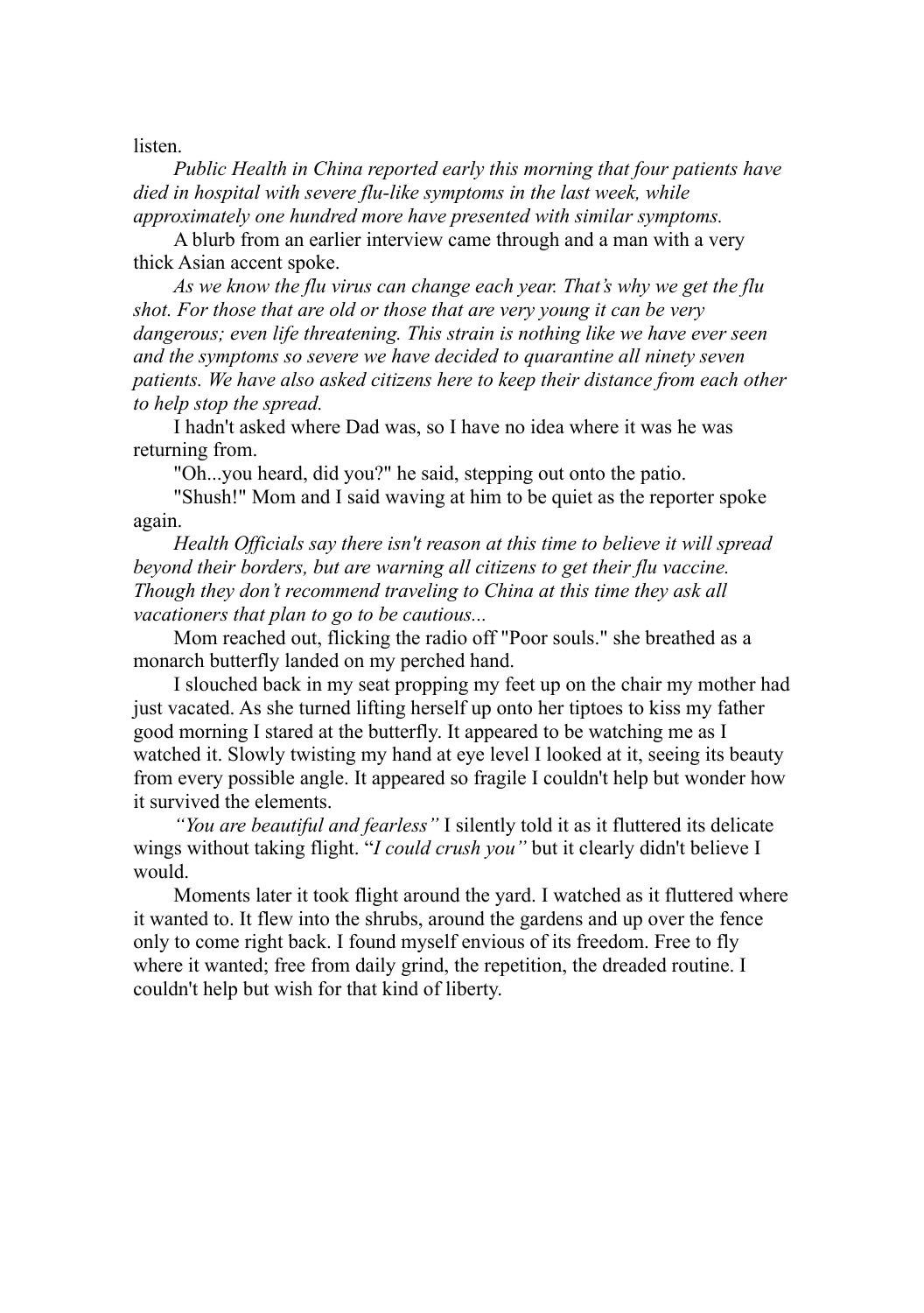## CHAPTER THREE

Here I sit in a black high back desk chair in front of an antique typewriter, since gone are the days of powered word processors and Internet. A candle flickers in the darkness to light the mahogany desk I am pulled up to. I can only assume the battered state of the desk is from the days of looting and ran sacking. A battery operated two way radio hisses on and off beside me as I listen for any trace of people trying to reach out to anyone that may be paying attention.

In our travels I came across a very large stack of paper that I insisted on loading up and bring back with us. I must have one hundred packs stacked on the floor beside me. In order to put the paper to good use I added a typewriter to my list of things to find. I have to say that I was shocked at how quickly Mr. Clay found one. I actually thought it was an impossible task...But here I am.

I am trying to document the journey I took to get to where I am; the journey we all took to get to where we are. I know I will never fill every page piled on the floor, so instead I opened my home to anyone that wanted to write about something...anything. With no television to watch or mobile phone to play on keeping people busy this typewriter has become a source of entertainment for some. I often wake or fall asleep to the ticking sounds of the letters hitting the platen.

As much as we managed to put a grain of sand, if looking at the globe as a whole back to some semblance of what it once was before the virus, I still find myself in need of a stroll down memory lane every now and then. I want to go back to the beginning. You know? Start all over again. I want to pretend none of this happened and everything is how it was many moons ago. I want to go back to being in love, where my biggest disappointment was not being able to see my boyfriend on Friday night. I want to go back to the days of rolling my eyes at some ridiculous thing my folks found hilarious; the days when I didn't realize how much I appreciated and needed them.

The story goes when mom was pregnant with me, Dad wished for a son. He told me when he was blessed with a daughter he refused to sit idly by while my mom raised a prissy little girl. He said he was going to have his son regardless of the gender I was born as...And he did. He insisted I be enrolled in kick-boxing and football. I wasn't very good at either, but there was some really great bonding to be had for us in those two sports. Mom on the other hand insisted that I at least be allowed to entertain the fact that I was a girl, introducing me to glitter, nail painting and shopping.

Dad was never excited when I showed him my messy painted nails or batted my blue eye shadowed eyes, and mom was as equally uninterested when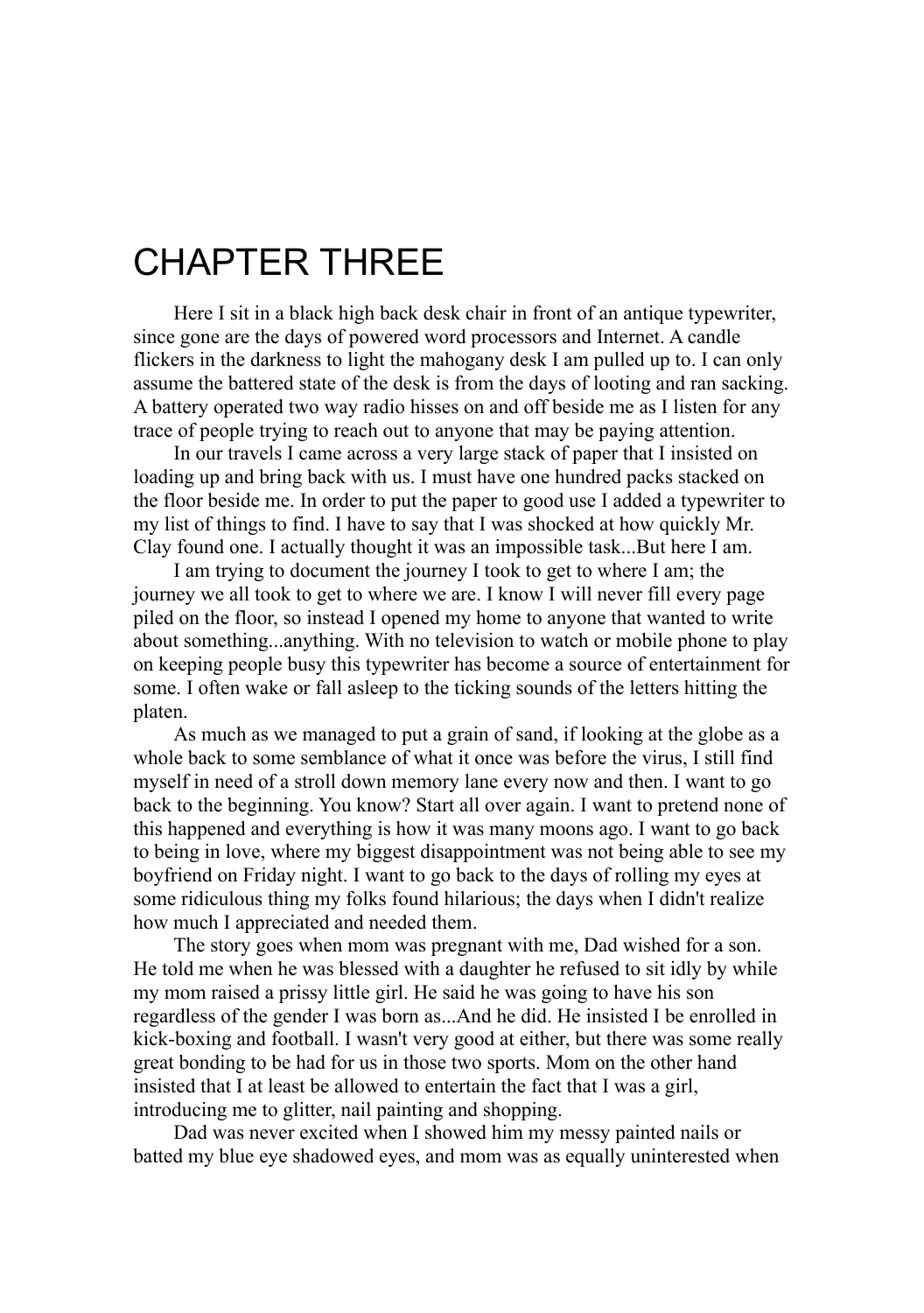I came home boasting over-zealously about a touchdown at a football game I had just had. Thinking about it, between being called rodent, and the lack of enthusiasm they had about things that worked me into a hyper frenzy, it's amazing how they still managed to make me feel so loved.

They truly were a confusing pair. They both wanted so much of my time. They were forever in my business, always telling me how much they loved me, how beautiful I was, and how proud of me they were. Yet, I couldn't get mom on board with anything Dad and I loved, and I couldn't get Dad on board with anything mom and I loved. I guess that kind of made the things we did *ours*. And when something is just for you and the one you share it with, it is just that much more special.

Anyway, together they decided on calling me Holly, and get this, our last name is Wood. They said since their favorite vacation was in Hollywood, and that is where I was conceived, it was perfect. I personally don't believe they ever went to Hollywood. There wasn't a shred of proof of that vacation anywhere. I think that story was a cover. They just didn't want to tell me that they thought it would be downright hilarious to call me that. I am pretty sure in their twisted minds it was a joke that they thought was just too funny not to do; Even if it was at the expense of their beloved daughter.

Holly Wood didn't open the door to teasing like the name Anna. *Anna...Anna Banana...* It didn't open the door to teasing like the poor child named Ronald when they're last name is McDonald. In my head I can hear the kids tormenting that child right now... There was a kid I knew James, his last name was Bond. Right now all I hear is *Bond...James Bond... N*ot as amusing as Ronald McDonald, but you get the point.

Whenever I told someone my name they would look at me in that tone that said, *I want to laugh, but I am going to make sure you aren't pulling my leg first.*

I would press my lips and nod, shoulders and all as I rolled my eyes *"Yep. Holly Wood." a*nd they would roar in laughter. On a rare occasion I received that look of empathy instead of laughter saying something along the lines of "*Awe...man...your parents are just mean..."*

As a kid I didn't get the hilarity, but as an adult I realized that even though the name really wasn't all that funny, it showed the twisted sense of humor my folks had. A sense of humor they passed down to me.

I had such a great bond with both my folks. With mom the bond was gardening, fashion and all that glittered. We talked boys, trashed fake two faced girly girls. Something I learned early in life was girlfriends were overrated. They weren't loyal. They had no problem talking you up to your face and trashing you behind your back. Girlfriends were more along the lines of a *keep your friends close and your enemies' closer* kind of thing.

Like any rule there is always the exception, and my mother was that exception. She was more than just my mom, she was my friend. She told it as it was. She offered advice when I needed it. Sometimes the girlfriend in her would sit off to the side while my mother would talk, but more often than not mom sat